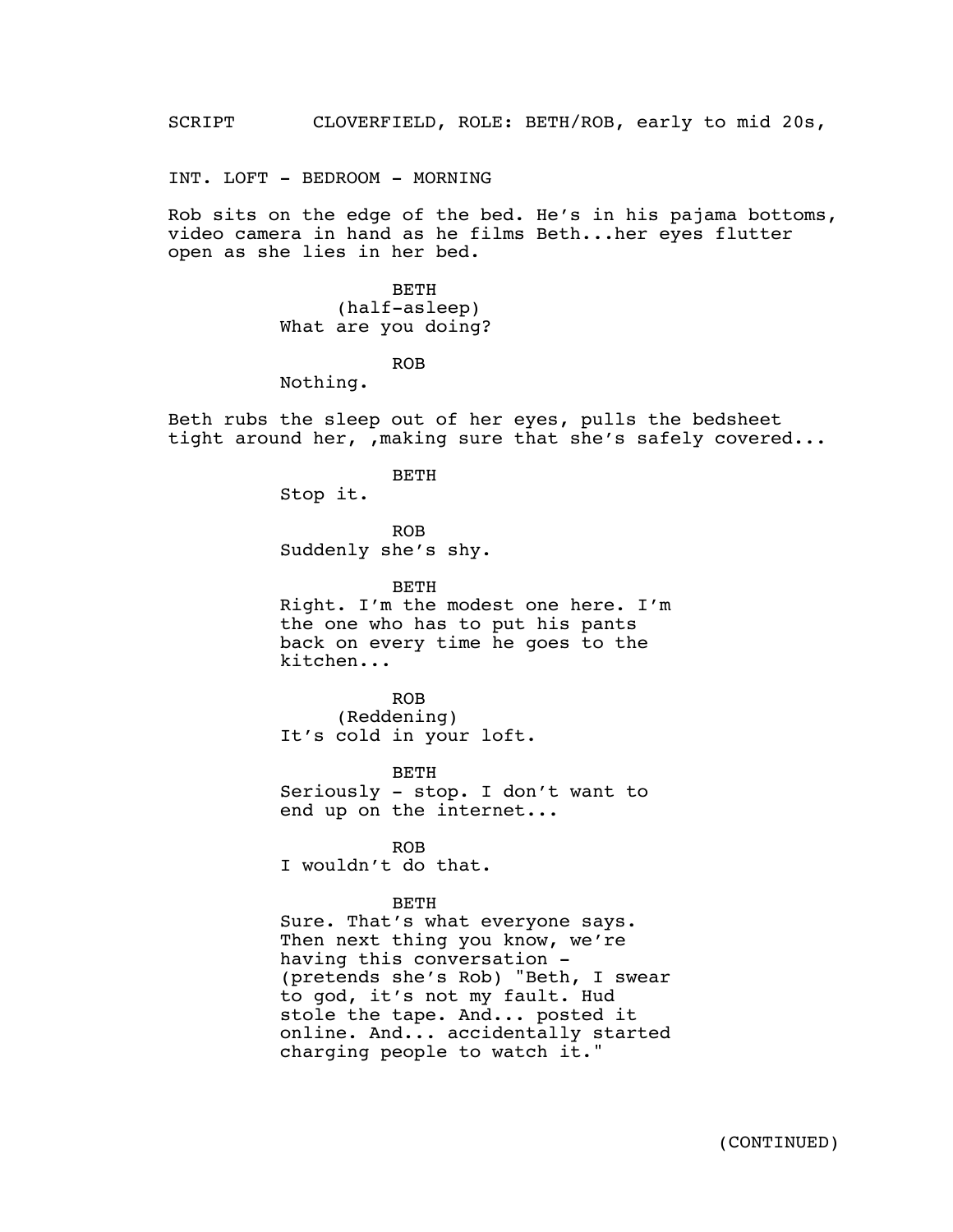ROB Fine. Cover up. See if I care. (beat) I'm interested in other things...

BETH (rolls eyes) Like what?

ROB Like... you. I want to know everything there is to know about Elizabeth Anne McIntyre.

BETH

You've known me since I was three, Rob. You already know everything.

ROB

That's not true. After last night... we can still surprise each other.

She flushes a little, smiles...

BETH Fair enough. (Okay then) What would you like to know, Robert Hawkins?

ROB Well, let's start with... What do you want to do today?

BETH That's it? You can ask me anything in the world and you go with "What do you want to do today?"

ROB (nods) That's what I want to know.

Beth studies him - fine, I'll play along -

BETH

Okay then... (thinks about it) I'd like to eat breakfast. No - I'd like you to bring me breakfast. Here. In bed. I think I've earned that...